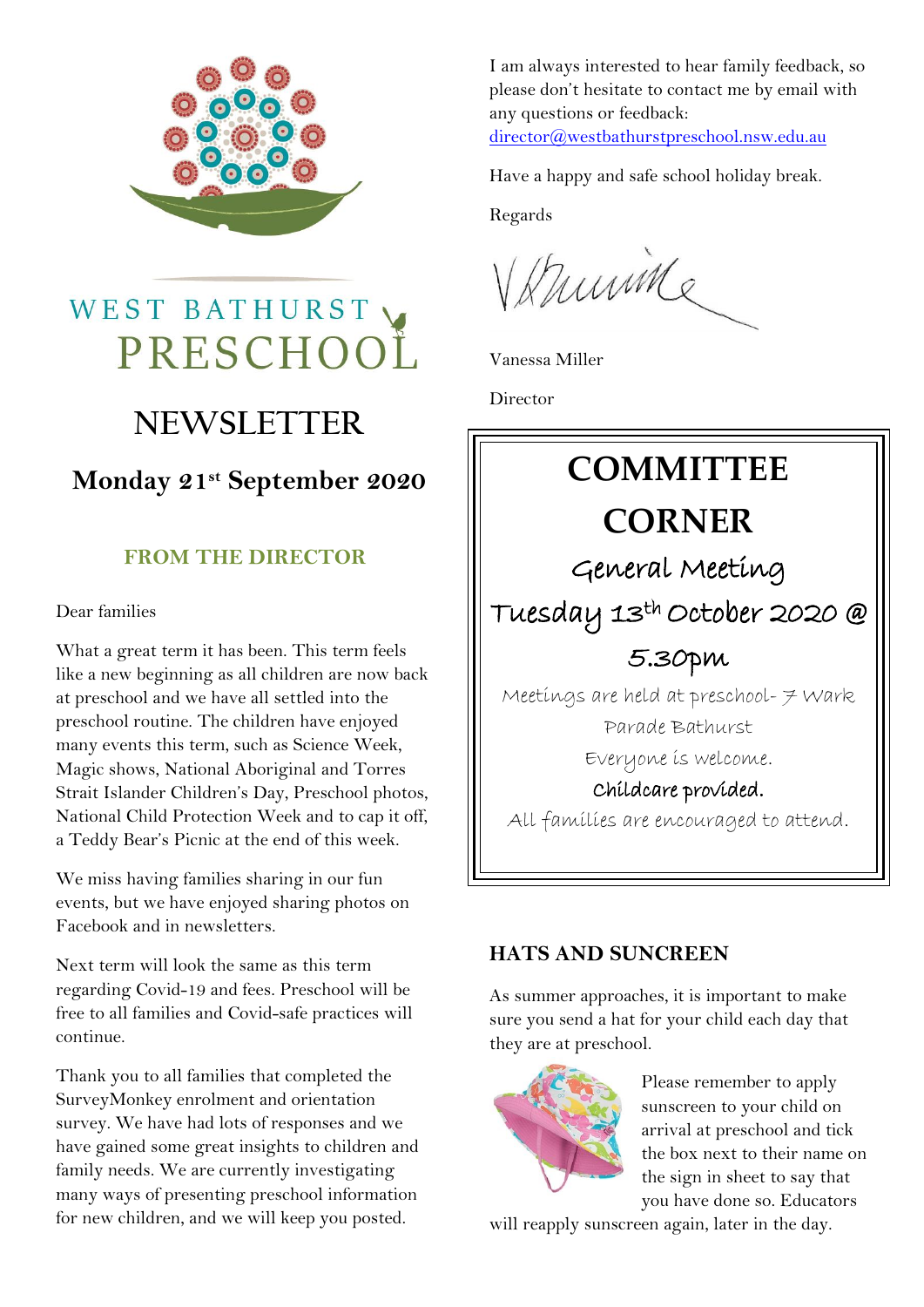If you supply your own sunscreen for your child to preschool, could you please check the expiry date of the sunscreen and make sure that we have adequate supplies (clearly named with your child's name) and hand to your child's teacher.

# **NEW COMMITTEE FOR 2020**

Please meet Simon Coomans. Simon has volunteered at EarlyStart for over 10 years and it is wonderful to have him involved on the management committee. Please enjoy.

#### **Simon Coomans- General Member**



My name is Simon Coomans. Now retired from the workforce, I have a background in education, having spent a career in various education settings. I have been a committee member for the past 12 months or so. My main interest at the Preschool is the Early Start Program, for which I have been a volunteer since 2011. As a volunteer

I have enjoyed spending time with students, singing and dancing with them.



**An easy way to stay up to date is to 'Like' the preschool's** 

**Facebook page. We regularly post reminders, important dates and other preschool events.**



### **Covid-19 Update**

Preschool will  $\ddot{a}$   $\ddot{b}$  continue to have Hand sanitiser is available at



a central drop off  $\mathbb{R}$  and pick up zone. the front door and we ask all

parents/guardians and children to use it before entering preschool. Only one family is allowed inside at a time, please sign your child in and an educator will then take them to their classroom. If it is raining, please feel free to have several families wait in the outside fenced area, maintaining a social distance of 1.5 metres, of course.

The children will continue to eat their own fruit at morning tea. Please continue to send a piece of fruit or vegetable (cut up if your child cannot manage a whole piece) for them to enjoy.

Please remember to keep your child at home if they are unwell with any cold or flu like symptoms. In addition to children, please do not come to preschool to drop off or pick up if you yourself are unwell and current recommendations from NSW Health ask that you get a Coronavirus test if you have any flu/cold like symptoms.

Thank you to everyone for your understanding and cooperation with these guidelines. Let's all stay safe!

## *Blender for preschool*

- Preschool is after a food
- blender. The main purpose is
- to make fruit smoothies with
- the children. If you have an
- unused blender that you
- would like to donate to
- preschool, it would be greatly appreciated.